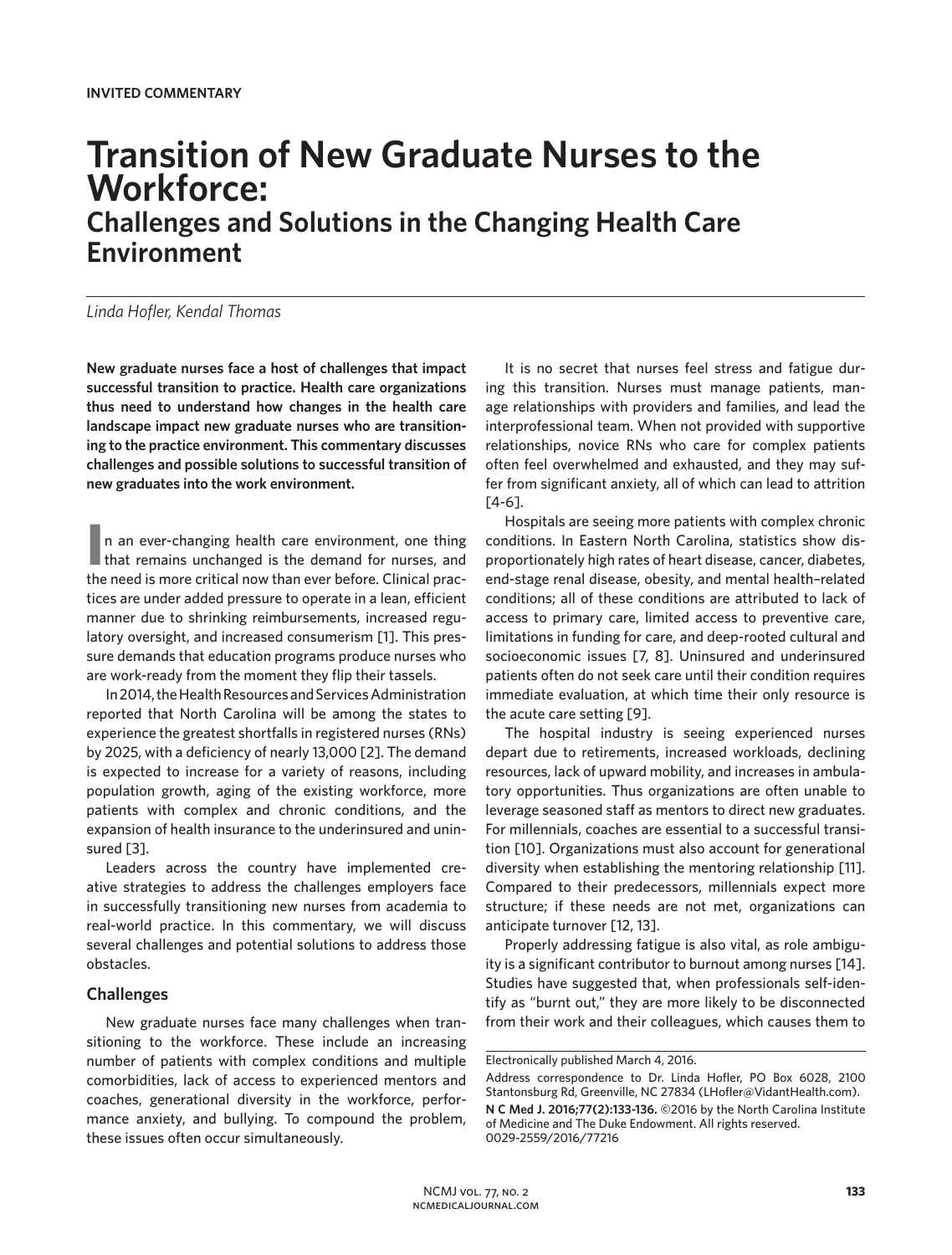work in more detached ways [14-18]. Stressed and detached nurses lead to poor work performance, which can be tied to serious patient safety events.

Workplace bullying has been described as a pervasive issue that obstructs appropriate socialization of new nurses. Often, nurses bully others to maintain control of their work environment [19]. Organizations that do not protect nurses from bullying are silently promoting unprofessional behavior. Since health care leaders have an obligation to provide a work environment that contributes to the health and well-being of patients and staff, workplace bullying must be addressed.

Each of these challenges individually can be problematic for the new graduate. If they come together without effective strategies for mitigation, then new graduates face a situation in which it becomes extremely difficult to successfully transition to the workplace.

## **Solutions**

Fortunately, the literature offers strategies that can position new graduates for success. Nurse mentoring programs increase new nurses' intent to stay and retention rates [20]. For new graduates to achieve competency, confidence, and autonomy, organizations need a structured approach to developing mentors [21]. In 2000, Morton-Cooper and Palmer [22] introduced a mentorship model that includes 3 phases. In the initiation phase, effective communication skills are needed to establish interpersonal relationships. Next comes the collaboration phase, during which the mentor and the novice collaborate. Finally, during the autonomous phase, the novice is given more independence.

The competency of new graduates increases after the implementation of such a mentorship program [21]. From the moment new graduates begin their residency at Vidant Medical Center, they are paired with a mentor who best matches their personality and has at least 2 years of clinical experience. The mentor or coach is required to complete a didactic nurse coaching class, a 4-hour assessment with their nurse manager, a peer assessment, and 3 annual coaching update classes. The relationship between the new graduate and the coach has proven to be pivotal in the integration of the new graduate into the unit practice environment.

The 2010 report *The Future of Nursing* [23] recommended a planned program for nurses' transition to practice. Residency programs are vital because graduate nurse turnover can range from 20% to more than 40%, and the financial loss for tertiary care hospitals is estimated at \$40,000 for each graduate nurse who leaves during his or her 1st year of practice [24-26]. Vidant Medical Center has offered a new graduate nurse residency program (NGNRP) for the past 6 years. The program is designed to meet the educational needs of nurses during their transition to practice, instill confidence and competence upon entering the clinical setting, standardize orientation, and stabilize retention. While attrition is always a concern for organizations, our program has shown its value by retaining more than 75% of our new graduates beyond 2 years. Of the graduates who started in 2014, 85% are still with our organization, and several have grown into leadership roles as coaches, preceptors, and charge nurses.

NGNRP data are consistent with reports from the Versant RN Residency Program, which showed that the turnover rate decreased as more RN residency cohorts were completed within an organization [24, 25]. The framework of the nurse residency program is evidence-based, and the benefits include reduced turnover, increased engagement of new graduates, improvements in patient safety and satisfaction, acceleration in RN proficiency, and self-confidence [26].

Due to health care reform initiatives and heightened complexities within patient populations, new nurses must be able to synthesize evidence-based information with critical thinking skills; this often requires that nurses attain advanced degrees [27]. The National Academy of Medicine (NAM) presented a compelling case for academic progression in the nursing profession in *The Future of Nursing* [23]. This report recommended that organizations increase the percentage of nurses with bachelor of science in nursing (BSN) or higher degrees to 80% by 2020. Advanced degrees have been tied to the following competencies: critical thinking skills, ability to implement translational research, heightened leadership abilities, understanding of changes in the health care landscape, understanding of the importance of quality care, understanding of one's role in the continuum of care, improved decision making in the clinical setting, and improved job advancement opportunities [28]. Leaders must be clear about expectations, set goals, and implement processes that support employees' achievement of higher levels of education. The planning should include flexible scheduling, tuition reimbursement, access to computers, and partnerships with universities to facilitate ongoing educational achievement.

In addition to supporting academic progression, involving new RNs in decisions that affect their practice allows them to better manage the complexities of today's health care environment and to cope with stressors. Shared governance gives health care professionals a platform to discuss issues that impact their practice. Nurses who have an active role in making decisions feel empowered, which has been linked to increased staff engagement [29]. Interprofessional decision making also promotes a professional atmosphere that encourages respect and enhances confidence.

Vidant Medical Center has had a robust, shared decisionmaking council in place for more than 10 years. The focus of this council is to achieve highly reliable quality care by engaging frontline nurses in decision making about nursing professional practice, professional development, standards of care, use of best evidence and research, recognition of nursing excellence, and scholarly inquiry. Unit-based councils drive excellence at the point of care, leveraging the talents of the team to continuously improve patient outcomes,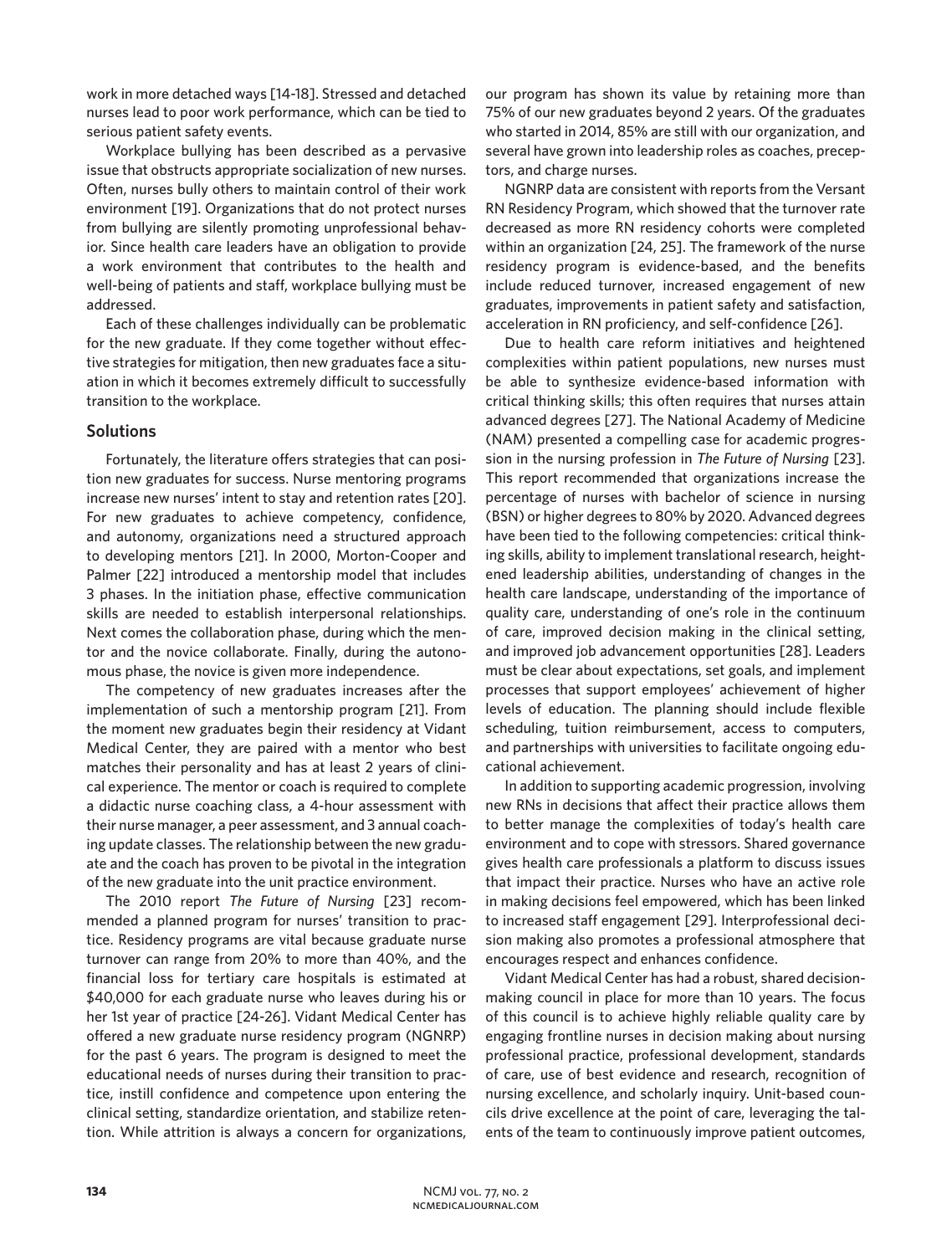patient experiences with nursing, and nurse engagement. Additionally, frontline nurses participate in self-regulation and reflection in a nursing peer-review process, which is designed to continuously elevate the autonomous practice of nurses. These strategies have been shown to improve patient care and to promote a strong professional practice model for nurses.

#### **Discussion**

In addition to the aforementioned solutions, several other issues should be considered. Organizations must have access to reliable supply and demand data—at both the institutional level and the state level—in order to effectively achieve the supply of nurses required to meet the needs of our citizens. Such data are essential as organizations consider new and innovative ways to transition new graduates to the practice environment, to plan for the needs of today, and to forecast the needs of the future.

North Carolina has been a national leader in developing systems to understand the nursing workforce. North Carolina had the first nursing workforce center in the country in 1991; since then, 33 states have adopted this model. In 2008, the North Carolina state legislature did not allocate funding to support the nursing workforce center, and the Cecil G. Sheps Center for Health Services Research became the primary resource for data on the North Carolina nursing workforce.

Finding new and creative ways to expand access to nursing education for qualified applicants is a critical workforce improvement strategy. In 2008, Asheville-Buncombe Technical Community College, Western Carolina University, and the Foundation for Nursing Excellence began a partnership known as the Regionally Increasing Baccalaureate Nurses (RIBN) initiative. With advice from a national team of experts, the RIBN team adapted the Oregon Consortium for Nursing Education model, which admits qualified students into a 4-year educational track with classes provided at both a community college and a partnering university. This partnership between university and community college systems has created additional opportunities for students to achieve a baccalaureate degree, and it makes a career in nursing more accessible to students in rural areas. Academic/ practice partnerships like RIBN are important because they bridge the gap left by aging faculty and nonreplenished academic positions. This type of seamless academic progression addresses demand by increasing the number of nurses with baccalaureates or higher degrees. RIBN is coordinated statewide by the Foundation for Nursing Excellence, and it receives financial support from The Duke Endowment, the Jonas Center for Nursing Excellence, the Robert Wood Johnson Foundation, and the North Carolina Area Health Education Centers program.

## **Conclusion**

The new health care environment poses challenges in assuring that the nursing workforce is able to meet the

demands of the delivery system and that we have well-prepared faculty to teach the next generation of nursing professionals. In this commentary, we have described some of the challenges and demonstrated some solutions. We cannot control many things about the new paradigm in health care, but strategic implementation of specific programs that focus on building new nursing graduates' confidence and competence can go a long way in helping to make their transition from academia to the practice environment a professionally rewarding time. To support new graduates, organizations must understand that autonomous practice and high-functioning critical-thinking skills develop over time with proper support. Leaders in our industry must adapt and make changes to ensure that we continue to have an adequate supply of qualified nurses to meet the needs of the citizens of North Carolina.

**Linda Hofler, PhD, RN, FACHE, NEA-BC** senior vice president and nurse executive, Vidant Medical Center, Greenville, North Carolina. **Kendal Thomas, MPH** administrative fellow, Vidant Medical Center, Greenville, North Carolina.

#### **Acknowledgments**

The authors wish to thank Ms. Kerry Sewell at the Laupus Health Sciences Library at East Carolina University for research assistance.

Potential conflicts of interest. All authors have no relevant conflicts of interest.

#### **References**

- 1. Bradshaw A, Merriman C. Nursing competence 10 years on: fit for practice and purpose yet? J Clin Nurs. 2008;17(10):1263-1269.
- 2. National Center for Health Workforce Analysis. The Future of the Nursing Workforce: National- and State-Level Projections, 2012– 2025. Rockville, MD: US Dept of Health & Human Services; 2014.
- 3. Association of American Medical Colleges. Physician shortages to worsen without increases in residency training. Association of American Medical Colleges website. https://www.aamc.org/ download/150584/data/physician\_shortages\_factsheet.pdf. Accessed January 12, 2016.
- 4. Washington GT. Performance anxiety in new graduate nurses: is it for real? Dimens Crit Care Nurs. 2012;31(5):295-300.
- 5. Hatler C, Stoffers P, Kelly L, Redding K, Carr L. Work unit transformation to welcome new graduate nurses: using nurses' wisdom. Nurs Econ. 2011;29(2):88-93.
- 6. Everhart B, Slate M. New graduates in the burn unit. Crit Care Nurs Clin North Am. 2004;16(1):51-59.
- 7. The Burden of Diabetes in North Carolina: Brief 2013 Report. Raleigh, NC: North Carolina Division of Public Health, Diabetes Prevention and Control; 2013. http://www.diabetesnc.com/downloads/Burden ofDiabetesinNC2010ppt.pdf. Accessed December 1, 2015.
- 8. Ricketts TC, Randolph R, Howard HA, Pathman D, Carey T. Hospitalization rates as indicators of access to primary care. Health Place. 2001;7(1):27-38.
- 9. Stunz R. Rising acuities: the evolution of emergency medicine. Becker's Hospital Review website. http://www.beckershospitalreview.com /hospital-management-administration/rising-acuities-the-evolu tion-of-emergency-medicine.html. Accessed November 26, 2015.
- 10. Sherman RO. Leading a multigenerational nursing workforce: issues, challenges and strategies. Online J Issues Nurs. 2006;11(2):3.
- 11. Halfer D. Developing a multigenerational workforce. Paper presented at: Annual Meeting of the American Organization of Nurse Executives; 2004; Phoenix, AZ.
- 12. Howe N, Strauss W. Millennials Rising: The Next Great Generation. New York, NY: Vintage; 2000.
- 13. Clausing SL, Kurtz DL, Prendeville J, Walt JL. Generational diversity – the Nexters. AORN J. 2003;78(3):373-379.
- 14. Tunc T, Kutanis RO. Role conflict, role ambiguity, and burnout in nurses and physicians at a university hospital in Turkey. Nurs Health